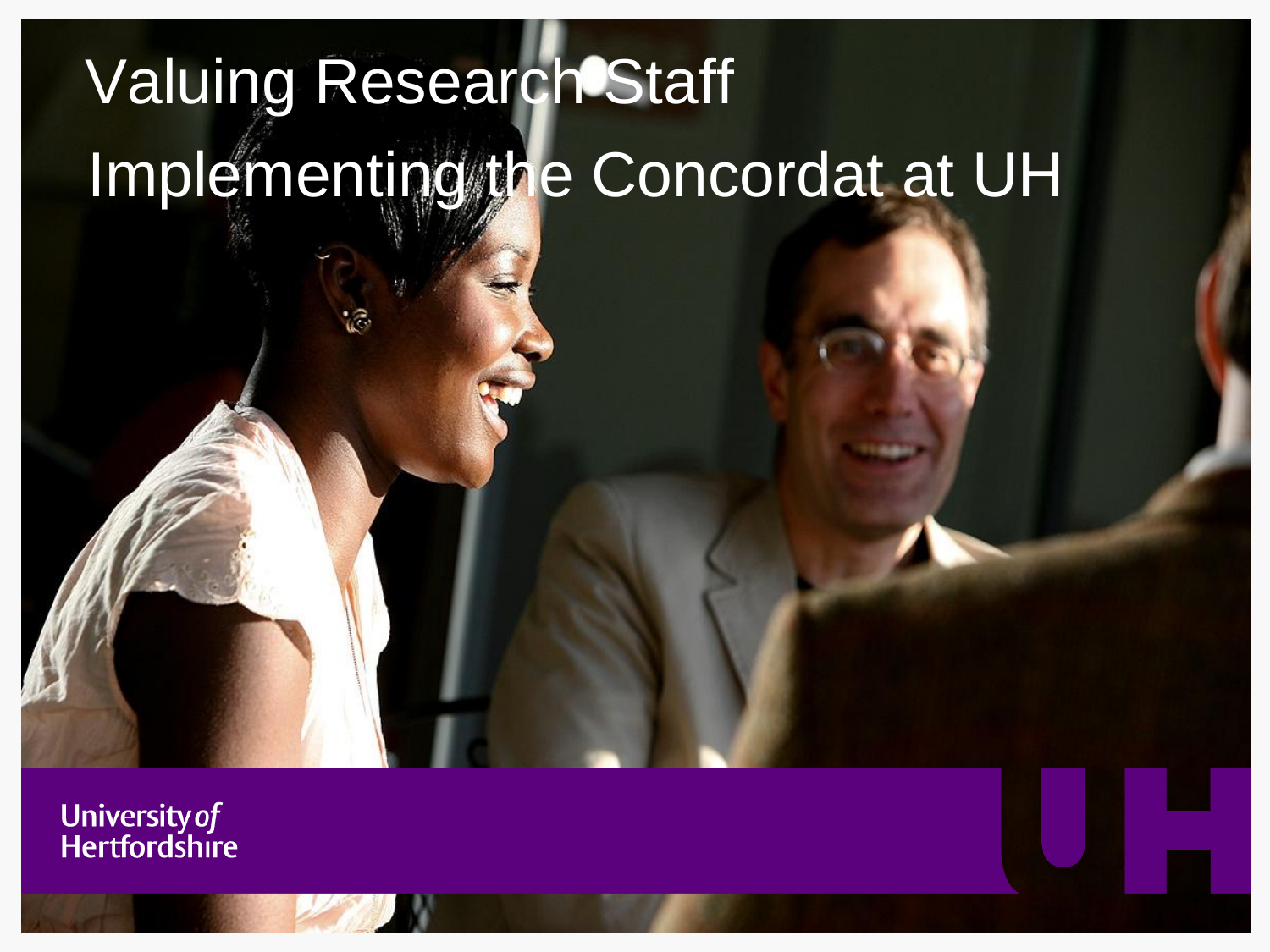## Welcome to the Concordat Launch

- National Concordat Document
- UH Concordat Booklet
- Provides a broad framework for the personal, professional and career development of research staff
- Consistency between HEIs
- Supported by the funders of research
	- Research councils, government, TSB, Royal Society, Charities, etc



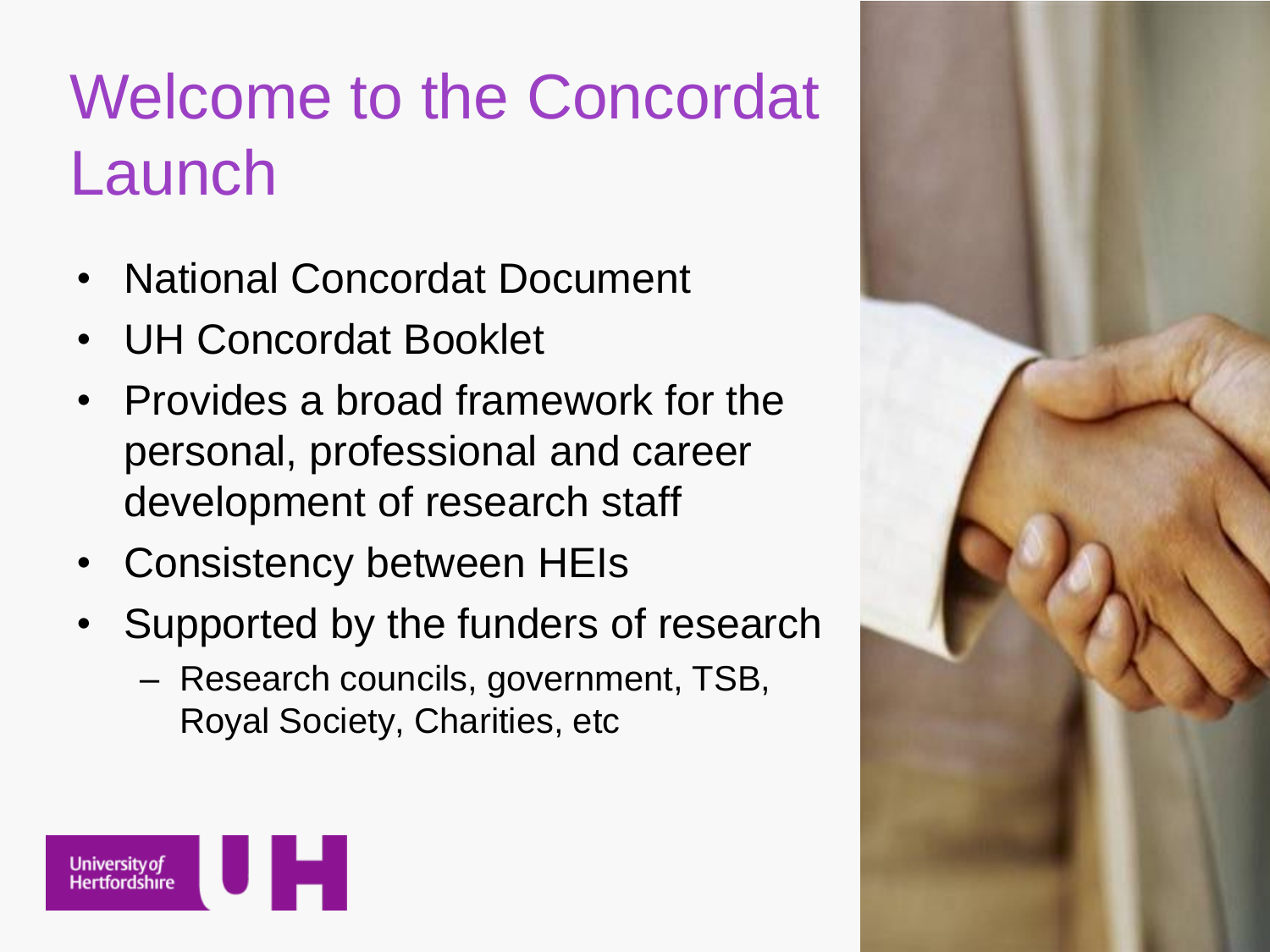#### New University Strategic Plan (2010 – 2015)

- We will be known for:
	- The international excellence of our research (as recognised by HEFCE in the REF) in a number of selected areas.
	- High quality, responsive and impactful research, consultancy and client engagement with demonstrable outputs, which meet the needs of partner organisations.
	- The application of our world-leading research through the development of successful knowledge transfer partnerships.



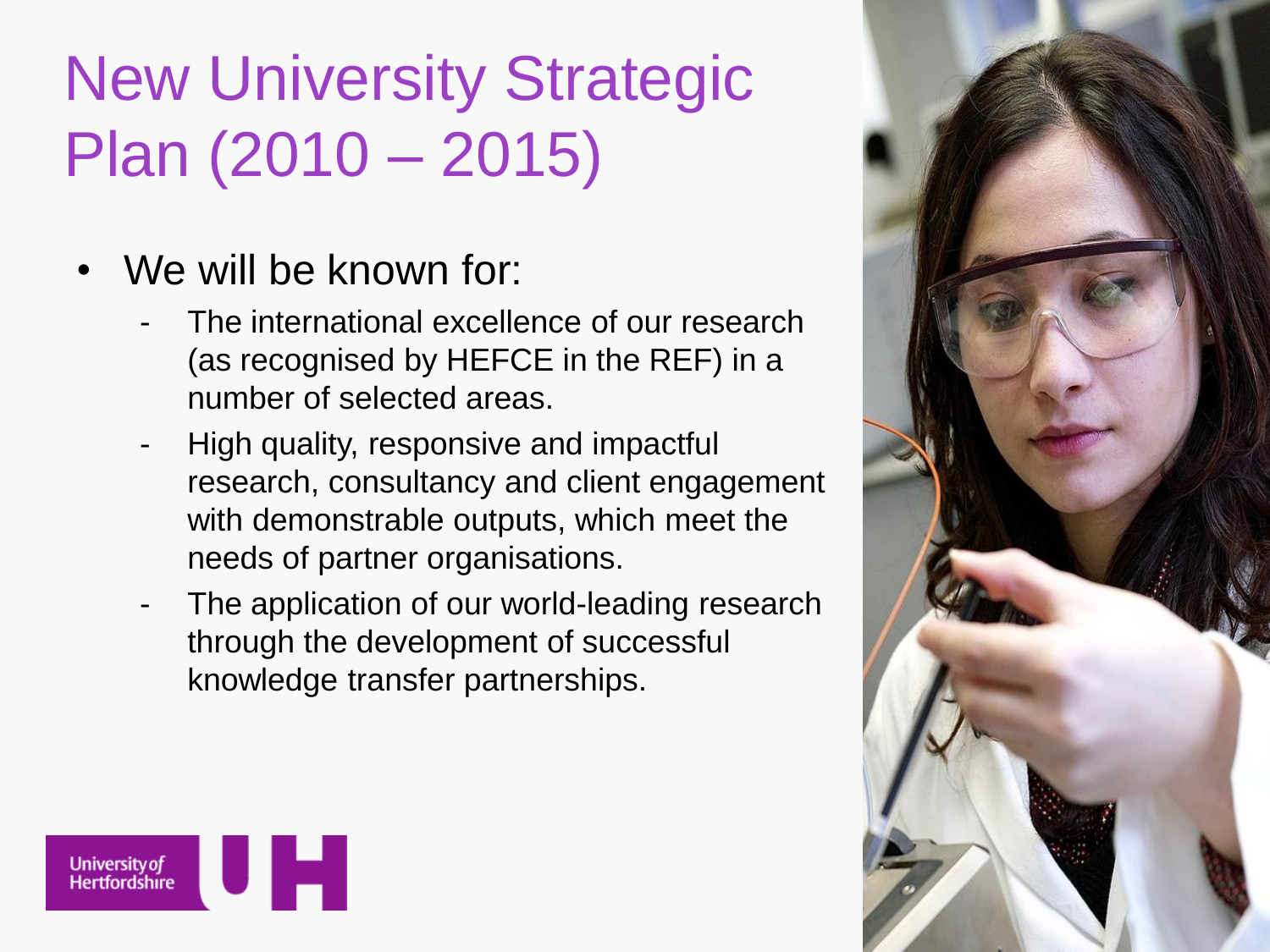#### The Concordat

- 
- 
- 
- 
- 
- 
- Principle 1: Recruitment & Selection
- Principle 2: Recognition & Value
- Principle 3 & 4: Support & Career Development
- Principle 5: Researchers Responsibilities
- Principle 6: Diversity & Equality
- Principle 7: Implementation & Review

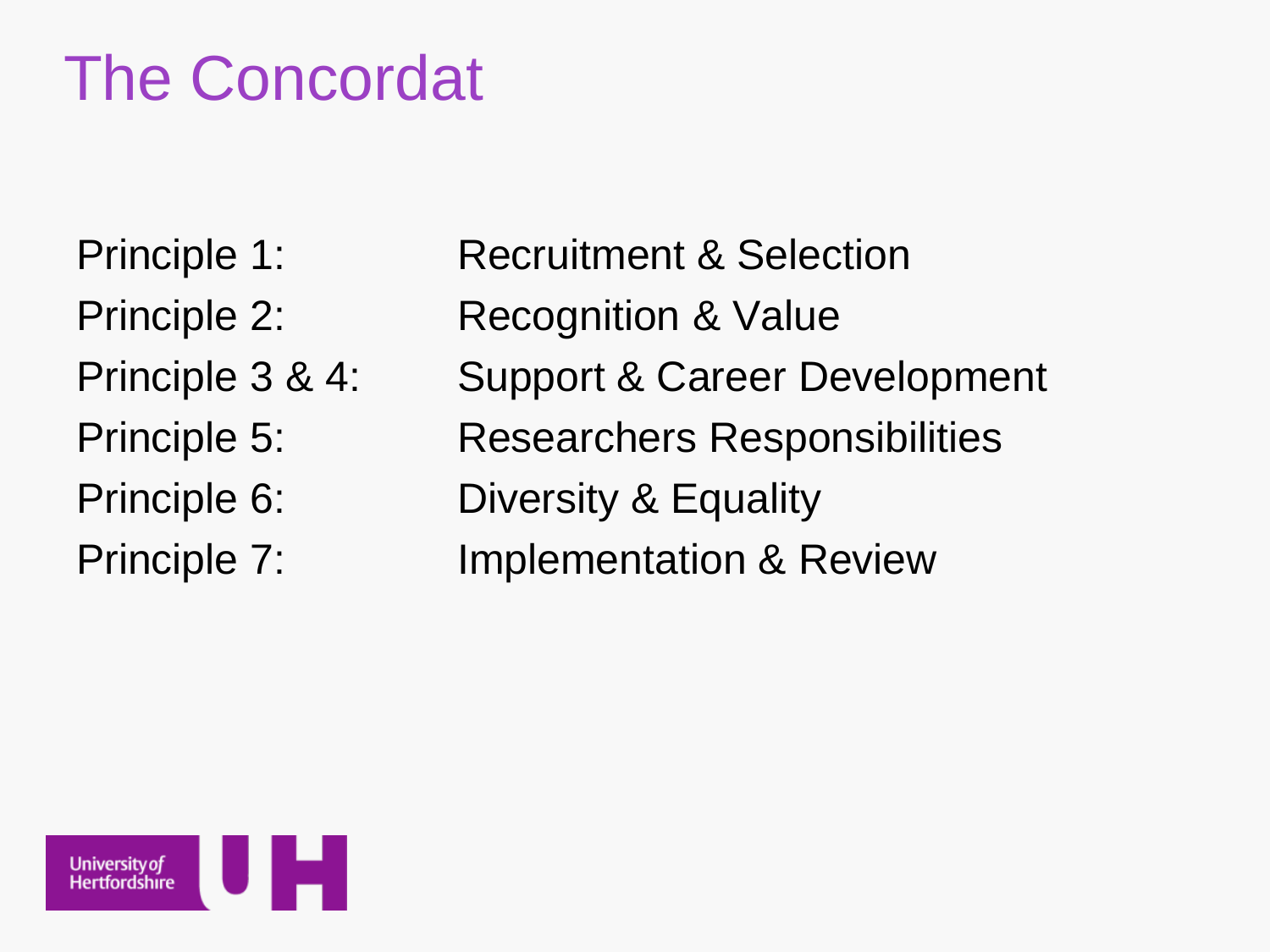#### Review Process

- Cross University Concordat Working Group established
- Gap Analysis and Audit
	- HR, Careers, Training / Development, Equality …
- Workshops
- Action Plan
	- HR, Graduate Futures, Business & Research, Equality Office.
- **Implementation**



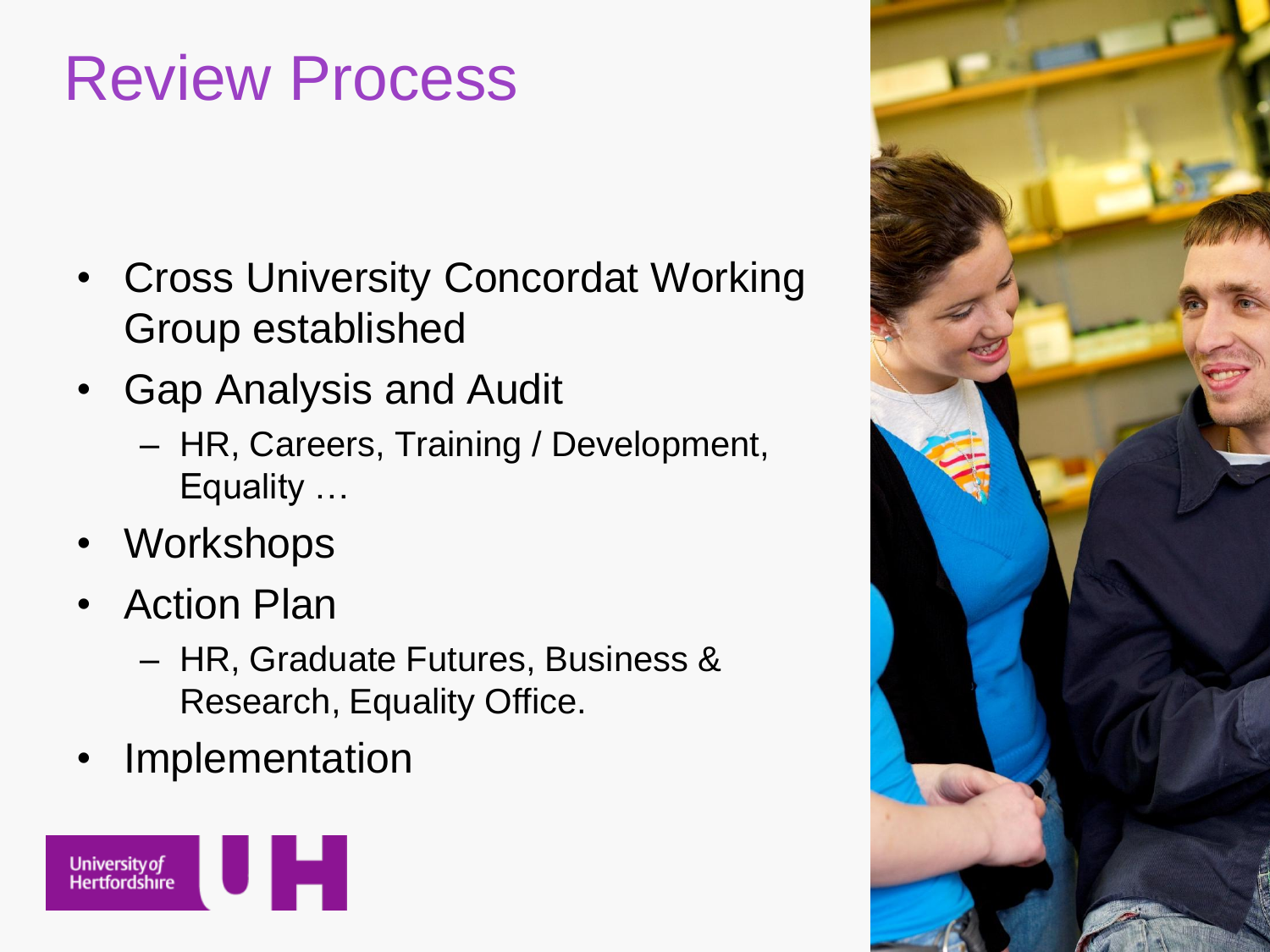## HR Gap Analysis (Scope)

- Policies Reviewed against Concordat Principles
	- Recruitment & Selection
	- Fixed Term Contracts
	- Appraisals
	- Retirement
	- Training & Development
	- Induction
	- Job evaluation (Equate) in context of researchers

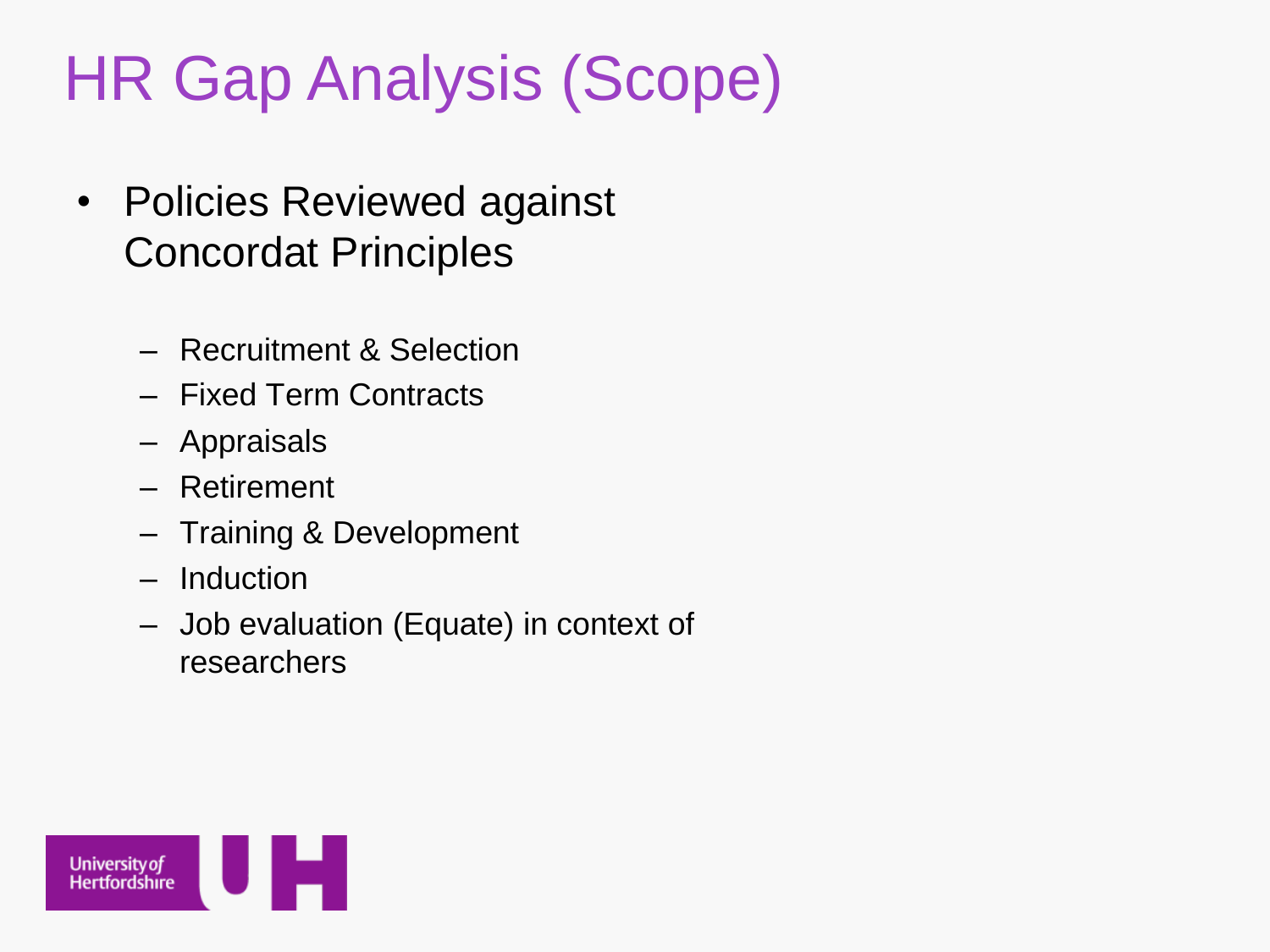# HR Key Findings

Key Areas for Improvement:

- Fixed term contracts
- Induction Central/ Local
- Appraisals
- Retirement
- Training & Development



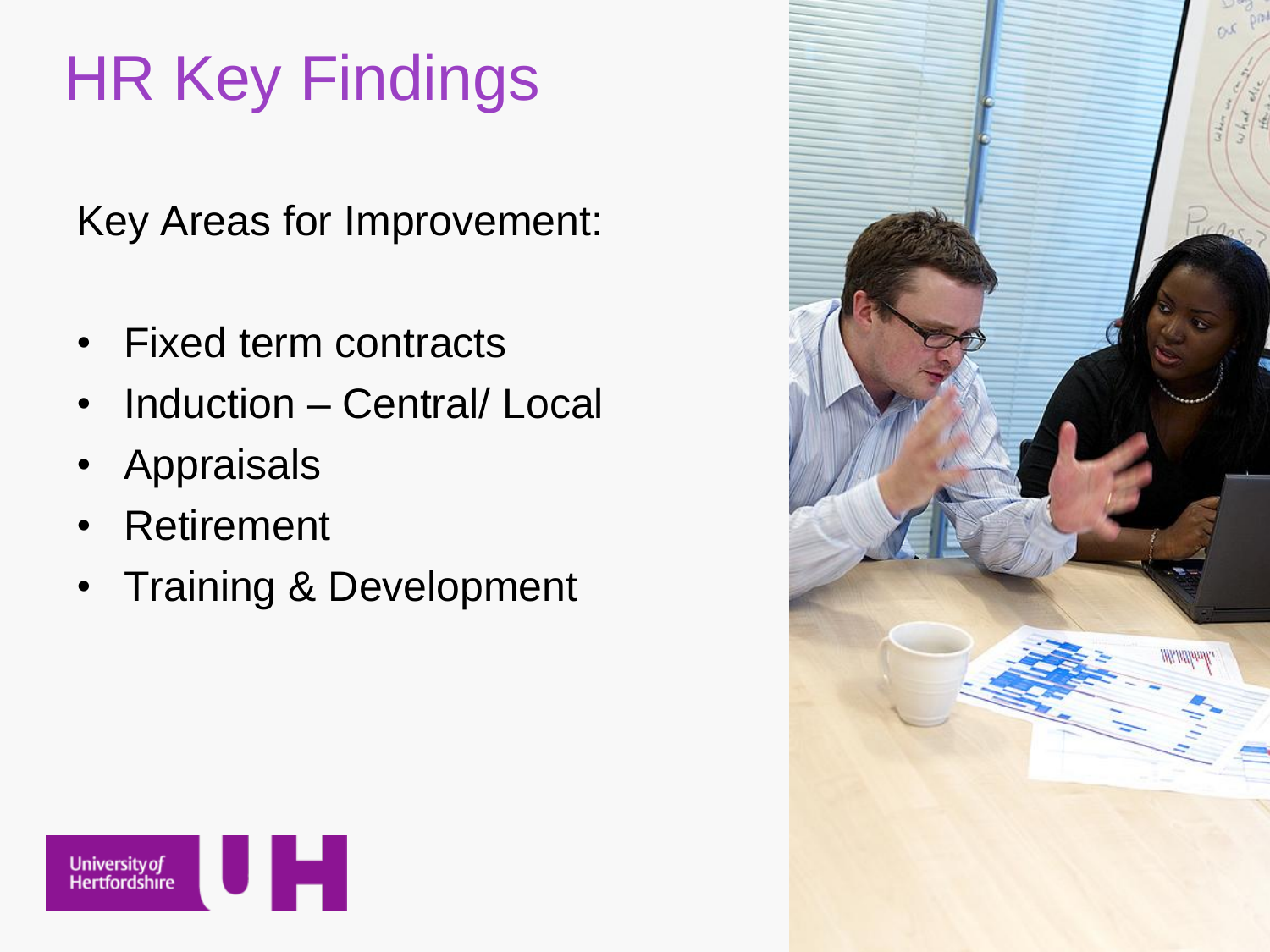#### What does this mean for Research Staff?

- Fixed Term Contracts reviewed
- New Appraisal Process
- Improvements to Central Induction
- Currently reviewing Local Induction
- Clarification of retirement policy
- Training & Development
- Equate Job Evaluation
- Continuing Process